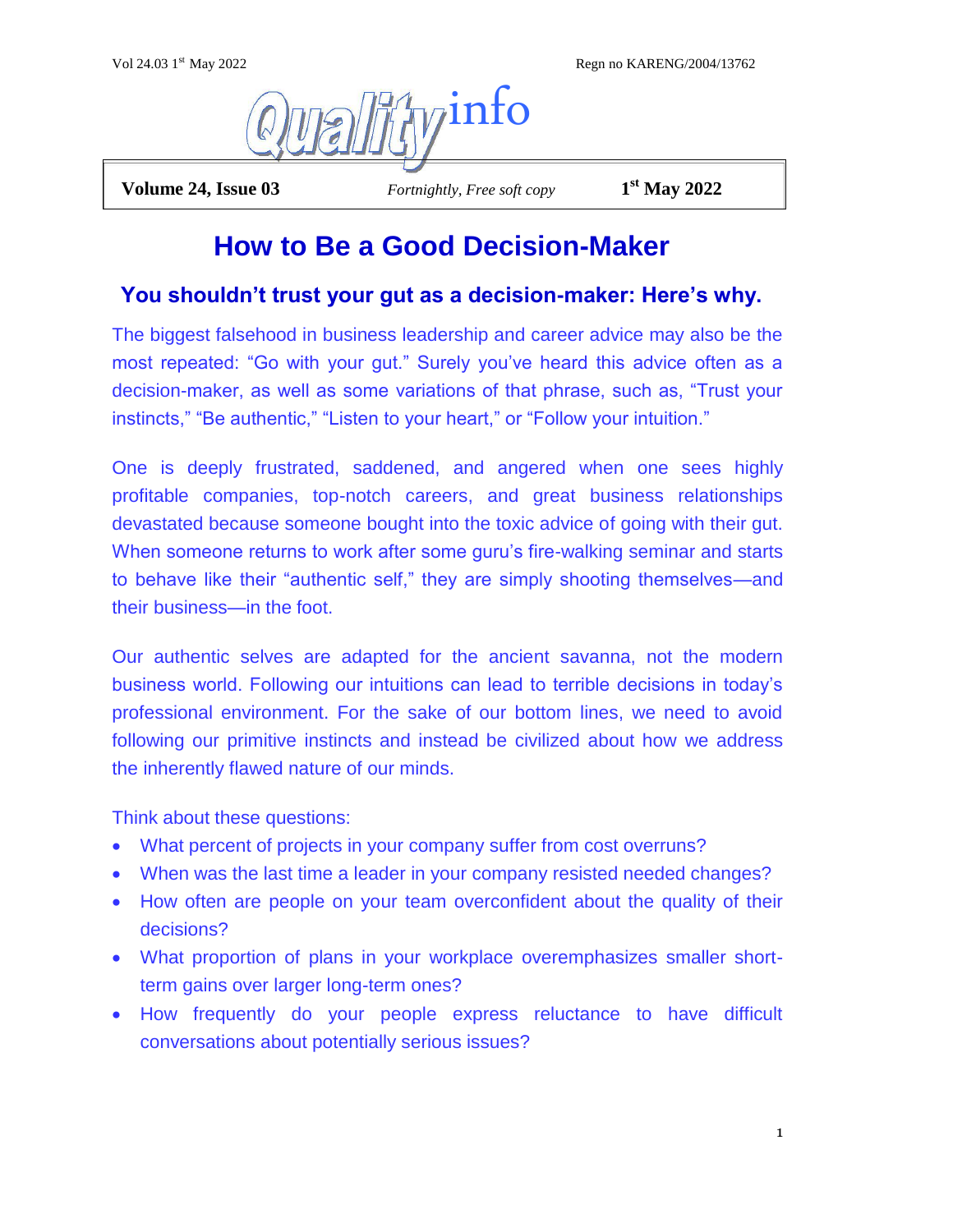All of these and many other problems come from following our gut reactions.

Any of these mistakes, if repeated frequently enough, can and do result in disasters for successful companies and bring down high-flying careers, especially when facing smart competitors who educate themselves on how to avoid such problems. By contrast, if you're the one to learn about and defend yourself from these errors, you can take advantage of rivals who go with their guts and make devastating mistakes. This will enable you to gain a serious competitive edge.

This research-based perspective is based on studies of dangerous judgment errors known as cognitive biases. These mental blindspots affect decisionmaking in all life areas, ranging from business to relationships. Fortunately, recent research has shown effective and pragmatic strategies to defeat these dangerous judgment errors.

#### Business strategic assessments are deeply flawed

Tragically, current business strategic assessments meant to address the weaknesses of human nature through structures and planning are themselves deeply flawed. Take the most popular of them, SWOT, where a group of business leaders tries to figure out the strengths, weaknesses, opportunities, and threats facing their business. SWOT assessments usually fail to account for the risky judgment errors we make due to how our brains are wired.

It's particularly problematic that SWOT is almost always performed in a group setting, where mental blind spots are often exponentially increased. One particularly large problem is known as groupthink, where groups tend to coalesce around the opinions of a powerful leader.

SWOT and similar strategic assessments give a false sense of comfort and security to business leaders who use them. These comforting techniques result in appalling oversights that can ruin profitable businesses.

### Sports is ahead of business

Surprisingly, sports such as baseball have pulled ahead of the vast majority of businesses in recognizing the value of avoiding gut reactions, as popularized by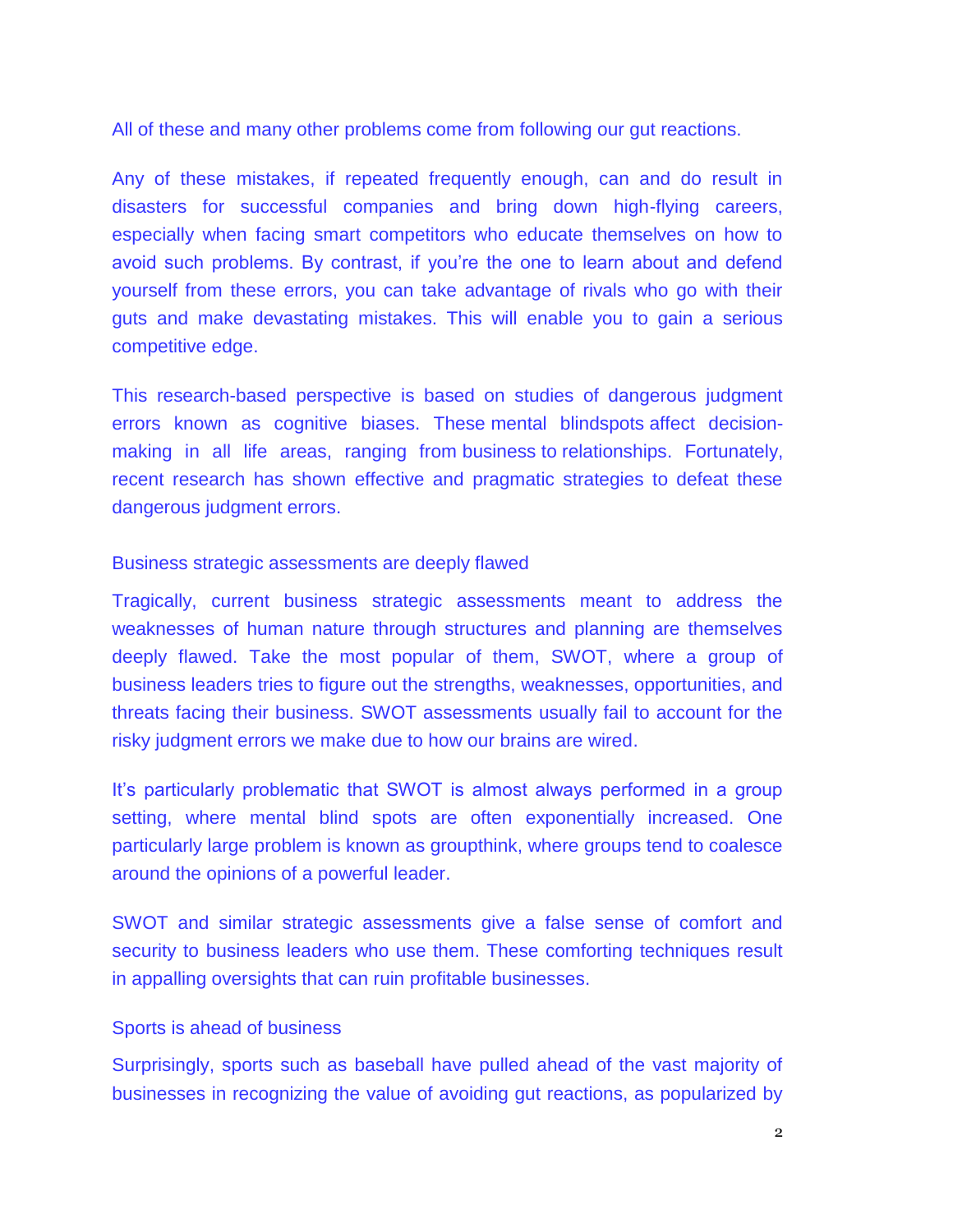the 2011 film *Moneyball*. The movie shows the 2002 season of the Oakland Athletics baseball team, which had a very limited budget for players that year. Its general manager, Billy Beane, adopted an unorthodox approach. He relied on quantitative data and statistics to choose players, rather than the traditional method of trusting the intuitions of the team's scouts.

In other words, he used his head rather than his gut. He hired a series of players undervalued by all other teams that were using old-school evaluation methods. As a result, the Oakland Athletics won a record-breaking 20 games in a row.

Other teams have since adopted the same approach. Statistics are increasingly dominant over gut reactions in decision-making about players, as well as what plays to make. Reliance on quantitative data has been growing in popularity in other sports as well. For example, punting in football is increasingly going out of style because of evidence-based approaches showing that, statistically speaking, punting is a bad idea, despite gut reactions suggesting that punting works well.

How much would you give to introduce a similarly revolutionary innovation in your business that rewards you with record-breaking growth 20 quarters in a row? You'll score a home run by avoiding trusting your gut and going with your head instead.

#### How we really think (and feel)

Researchers have discovered that we have, roughly speaking, two systems that determine our mental processes. It's not the old Freudian model of the id, the ego, and the superego, which studies show to be outdated. These two systems have various names: system 1 and 2, fast thinking and slow thinking, the low road and the high road. For my money, "autopilot system" and "intentional system" describe them most clearly.

The autopilot system corresponds to our emotions and intuitions. This system evolved to help us survive in the ancestral savanna environment and mostly relies on the amygdala, the older part of the brain. It guides our daily habits, helps us make snap decisions, and reacts instantly to dangerous life-and-death situations.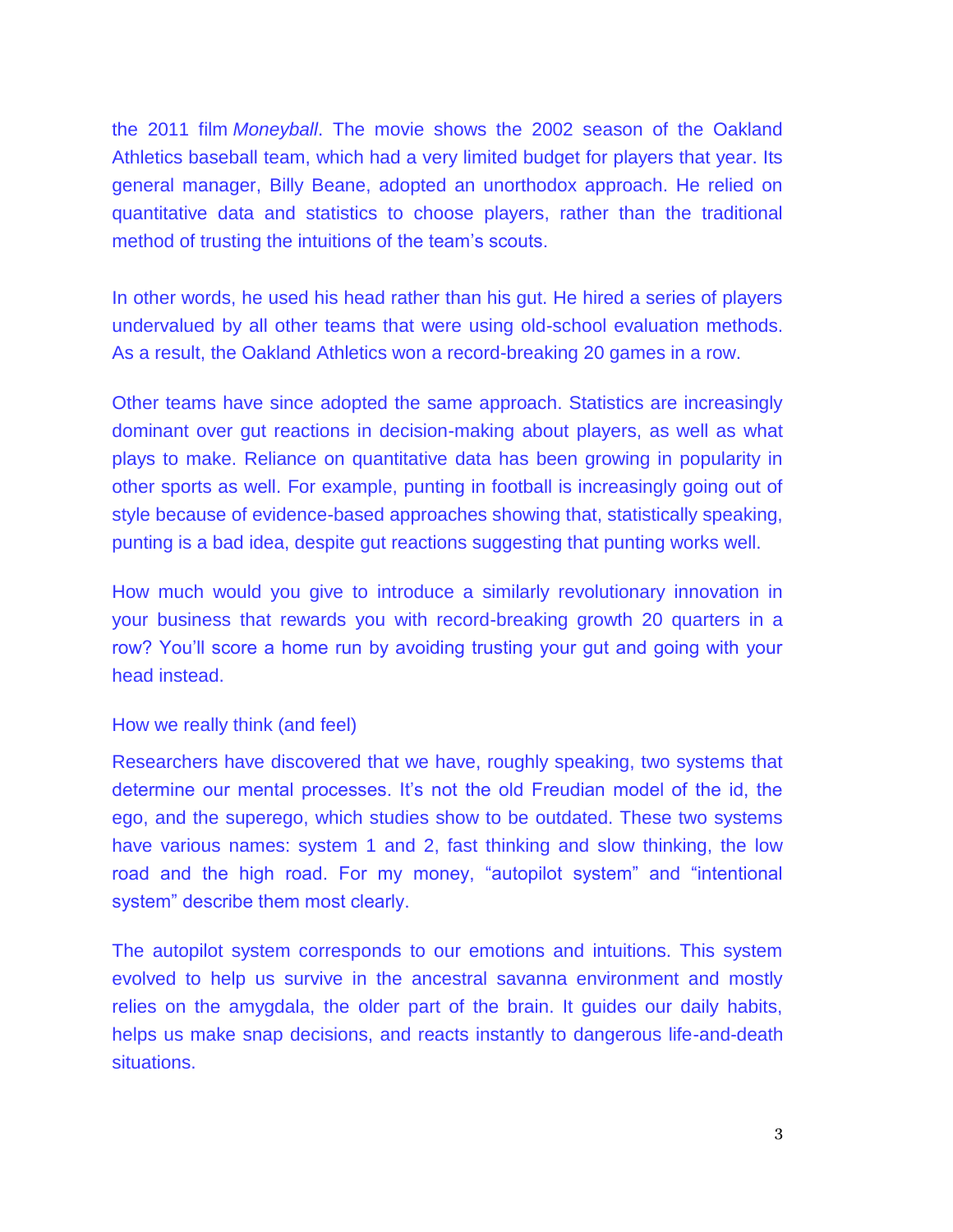The snap judgments resulting from intuitions and emotions usually feel "true" and "right" precisely because they are fast and powerful. We feel comfortable when we go with them. Decisions arising from our gut reactions are indeed often right in those situations that resemble the savanna.

Unfortunately, in too many cases they're wrong. Our modern environment—in business and other life areas—have many elements that are unlike the savanna. With growing technological disruption, ranging from teleconferences to social media, the office of the future will look even less like our primitive environment. The autopilot system will therefore increasingly lead us to make bad decisions in systematic and predictable ways.

The intentional system, by contrast, reflects rational and analytical thinking. It centers around the prefrontal cortex, the part of the brain that evolved more recently. This thinking system helps us handle more complex mental activities, such as: managing individual and group relationships; logical reasoning; abstract thinking; evaluating probabilities; and learning new information, skills, and habits.

Although the automatic system requires no conscious effort to function, using the intentional system requires a deliberate effort and is mentally tiring. Fortunately, with enough motivation and appropriate training, you can learn to turn on the intentional system in situations where the autopilot system is prone to make systematic and predictable errors.

We tend to think of ourselves as rational thinkers, usually using the intentional system. Unfortunately, that's not the case. The autopilot system is by far the more powerful of the two systems, determining 80 to 90 percent of what we do, think, feel, and decide.

Our emotions often overwhelm our reason. Moreover, our intuition and habits dominate the majority of our lives. We're usually in autopilot mode. That's not a bad thing at all, because it would be mentally exhausting to think through our every action and decision. However, it's bad when this system makes the same errors again and again.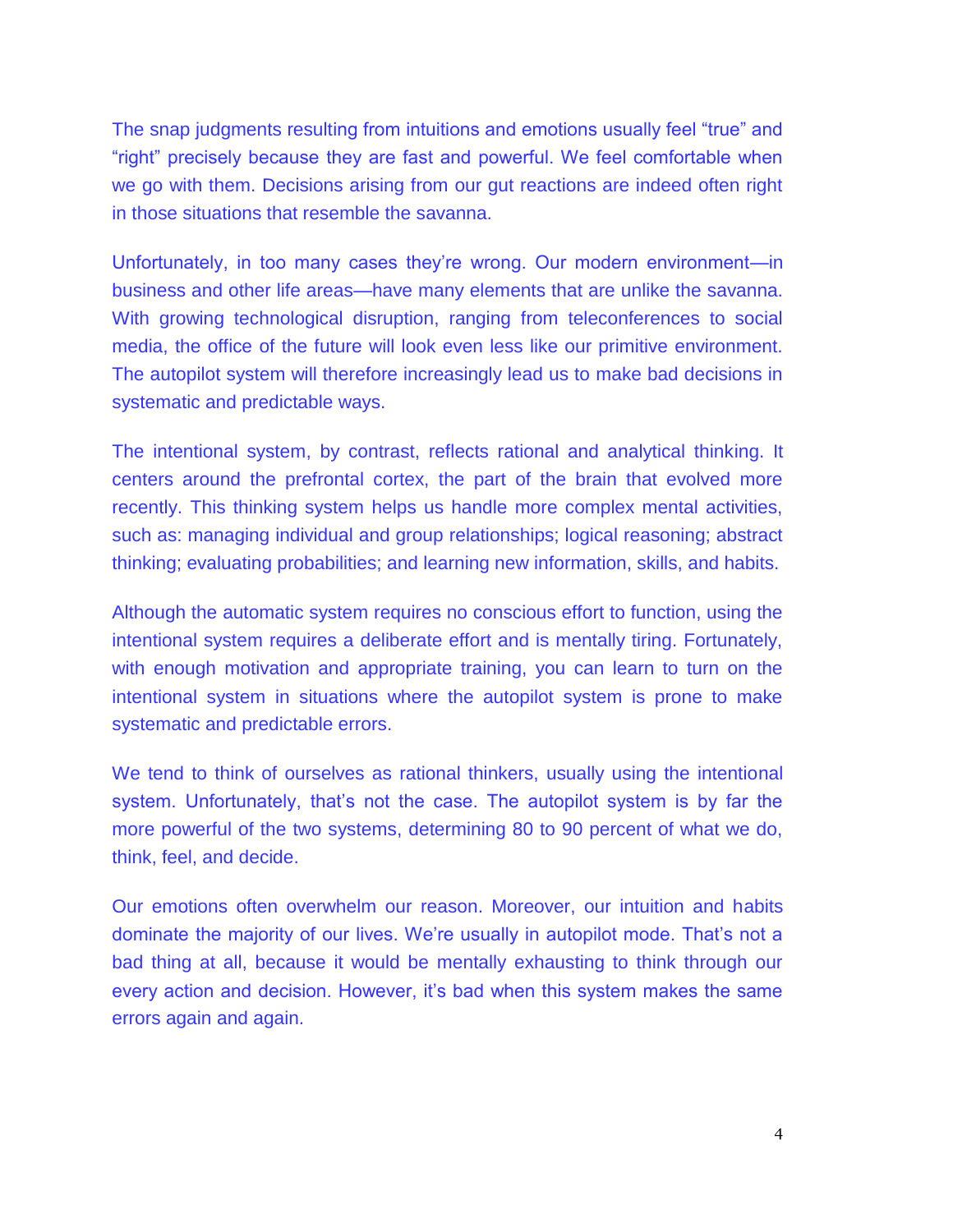Fortunately, you can use your intentional system to interrupt these errors. You can change your automatic thinking, feeling, and behavior patterns to avoid mental blind spots.

Be a good decision-maker

Many high-flying professionals—including top business leaders—flinch away from the concept of not trusting their gut because such distrust can be hard and unpleasant. It's counterintuitive and takes them outside their comfort zone. It goes against the typical structures and incentives in teams and organizations that usually favor trusting intuition.

Moreover, many—not all—of the most successful leaders and professionals believe themselves to be perfect decision-makers. After all, they've succeeded so far!

Unfortunately, the greatest disasters happen to those who have previously been most successful. Such tragedies usually occur because these successful people continue to use what worked for them in the past in new contexts where previous methods no longer apply.

Another common problem for them involves getting cut off from previous trusted sources of key information as they advance in their careers, which results in more and more distortions and worse and worse judgments. This tendency helps explain the many examples of highly competent and successful business leaders who steered their companies and careers to destruction.

If you remember only one thing from reading this piece, please recall that the option that feels most comfortable to your gut is often the worst decision for your bottom line.

In our technologically disrupted environment, the future is never going to be like today. We must adapt constantly to an increasingly changing environment to ensure the success of our business and our careers. That ever-intensifying pace of change means our gut reactions will be less applicable in the future. Relying on our instincts will lead us to crash and burn.